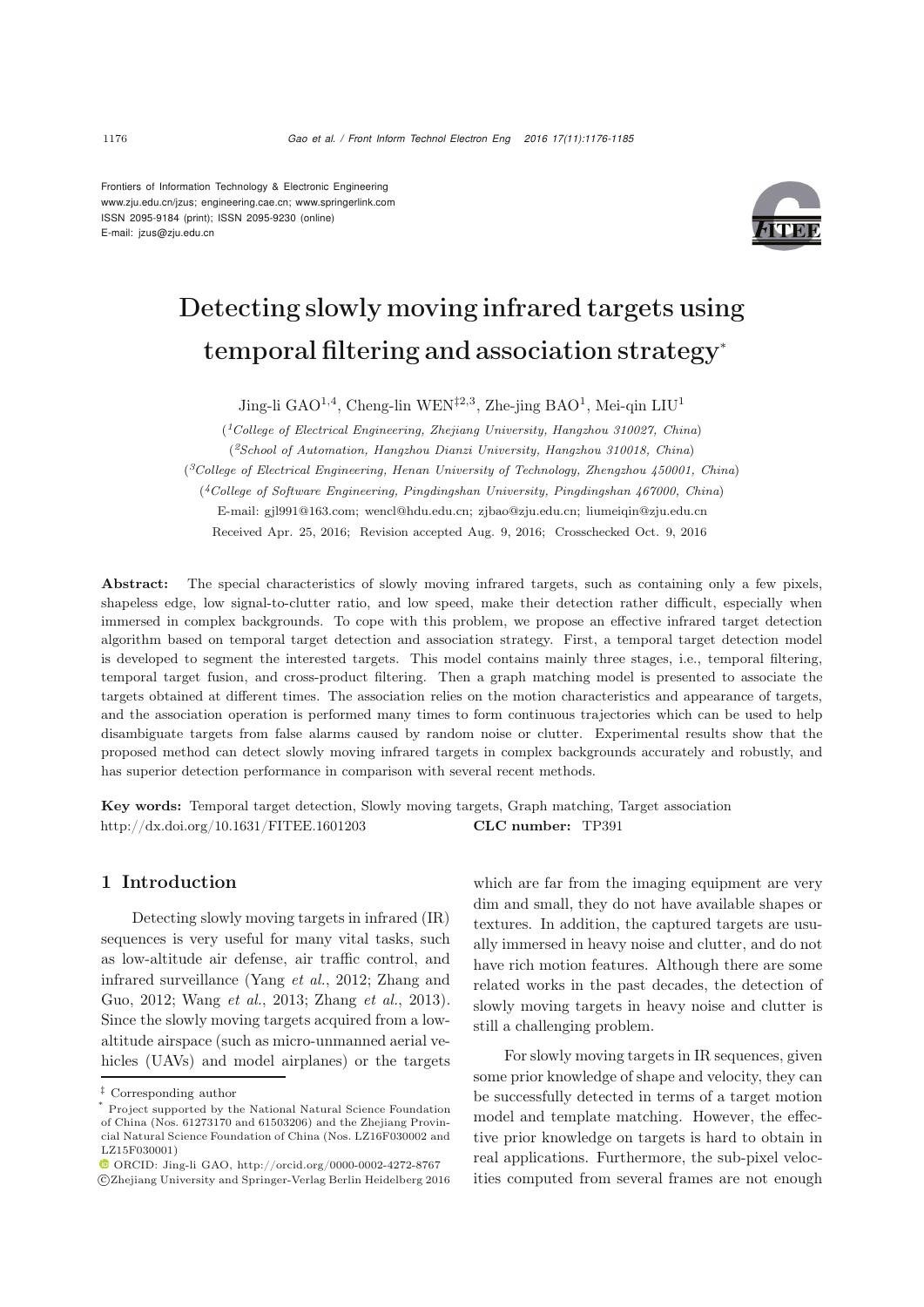to build precise movement equations. In fact, some targets, such as UAVs and model airplanes, usually fly at a very slow speed. Therefore, detecting slowly moving targets is indeed necessary and is receiving a lot of attention in recent times.

Some conventional methods, such as constant false alarm rate (CFAR) [\(Zhang](#page-9-4) *et al.*, [2005](#page-9-4)), maxmean filter, and max-median filter [\(Deshpande](#page-9-5) *et al.*, [1999](#page-9-5)), pay attention mainly to suppressing the noise and clutter of IR images, and can be used well in the detection of small targets. However, when there exists heavy clutter or evolving clutter in IR images, the detection performance of these methods can severely degrade.

In this study, a detection framework for slowly moving targets is presented. Temporal filtering, temporal target fusion, and cross-product filtering are combined to suppress heavy noise and clutter in IR images first. Then the association strategy is used to associate the obtained detections and suppress false alarms further.

The contributions of this paper are to: (1) propose a temporal target model to suppress heavy noise and clutter, and (2) present a general framework to associate targets and suppress false alarms.

## 2 Related work

A lot of related methods have been proposed to detect dim targets in the past few decades. These methods can be generally divided into two classes: single-frame based and sequence-based methods. Single-frame based methods usually use the spatial information within a single frame to detect small and dim targets. Gao *[et al.](#page-9-6)* [\(2013\)](#page-9-6) presented a patchimage model to detect small targets based on lowrank decomposition, which could detect dim targets in fast-moving IR backgrounds. Liu *[et al.](#page-9-7)* [\(2013](#page-9-7)) proposed an infrared point target detection method based on template matching and Kalman prediction. The Kalman filter was used to reduce the target searching region, and template matching, based on principal component analysis (PCA), provided more accurate measurements for Kalman prediction. [Chen](#page-9-8) *et al.* [\(2014\)](#page-9-8) proposed a simple small target detection algorithm based on the contrast mechanism of a human visual system and the derived kernel model. The algorithm uses a local contrast measure to obtain the local contrast map, and then adopts an adaptive threshold to segment the target. Li *[et al.](#page-9-9)* [\(2014](#page-9-9)) presented a real-time infrared target detection method under complex conditions. Compressive and sparse features were combined to obtain effective results. [Dong](#page-9-10) *et al.* [\(2014\)](#page-9-10) used three mechanisms of a human visual system to detect infrared dim targets. A group of difference of Gaussian filters was used to simulate the contrast mechanism and filter the input image, and then a Gaussian window was added at the attention point of the dim target. Finally, the proportional-integral-derivative (PID) algorithm was used to predict the attention point of the next frame. Because of using multiple features, this method can detect dim targets well.

Besides single-frame based methods, many sequence-based methods have also attracted attention. [Silverman](#page-9-11) *et al.* [\(1996](#page-9-11)) and [Zhang](#page-9-12) *et al.* [\(2010](#page-9-12)) developed a temporal filter, originally suggested by the singular value decomposition (SVD) of consecutive images, to detect slow weak targets in an evolving cloud clutter. [Wang](#page-9-13) *et al.* [\(2006](#page-9-13)) fused the gradient features of consecutive frames to suppress residual clutter and reduce false alarms. Kim *[et al.](#page-9-14)* [\(2014](#page-9-14)) developed a temporal contrast filter to detect supersonic small infrared targets, and hysteresis thresholdbased detection was used to further enhance the accuracy of the target position. Gao *[et al.](#page-9-15)* [\(2015\)](#page-9-15) enhanced the slow dim target through temporal superposition of consecutive residual images. Liu *[et al.](#page-9-16)* [\(2015](#page-9-16)) proposed a moving target detection approach, and employed a nonlinear adaptive filter to remove large fluctuations on temporal profiles. [Deng](#page-9-17) *et al.* [\(2016](#page-9-17)) combined a spatial local contrast filter and a temporal local contrast filter to detect the infrared moving point target. [Chen](#page-9-18) *et al.* [\(2016\)](#page-9-18) proposed a motion saliency detection method, using a temporal Fourier transform to detect the variation in the phase spectrum of consecutive color images. However, these methods could result in false alarms when detecting dim targets with a low signal-to-clutter ratio (SCR).

Furthermore, some association methods based on multiple features of consecutive images were presented. Taj *[et al.](#page-9-19)* [\(2006\)](#page-9-19) proposed an object detection and tracking algorithm based on color change detec[tion](#page-9-20) [and](#page-9-20) [multiple](#page-9-20) [feature](#page-9-20) [graph](#page-9-20) [matching.](#page-9-20) Yan *et al.* [\(2012](#page-9-20)) presented an ensemble framework for multi-target tracking. This framework computes association scores by discriminative learning and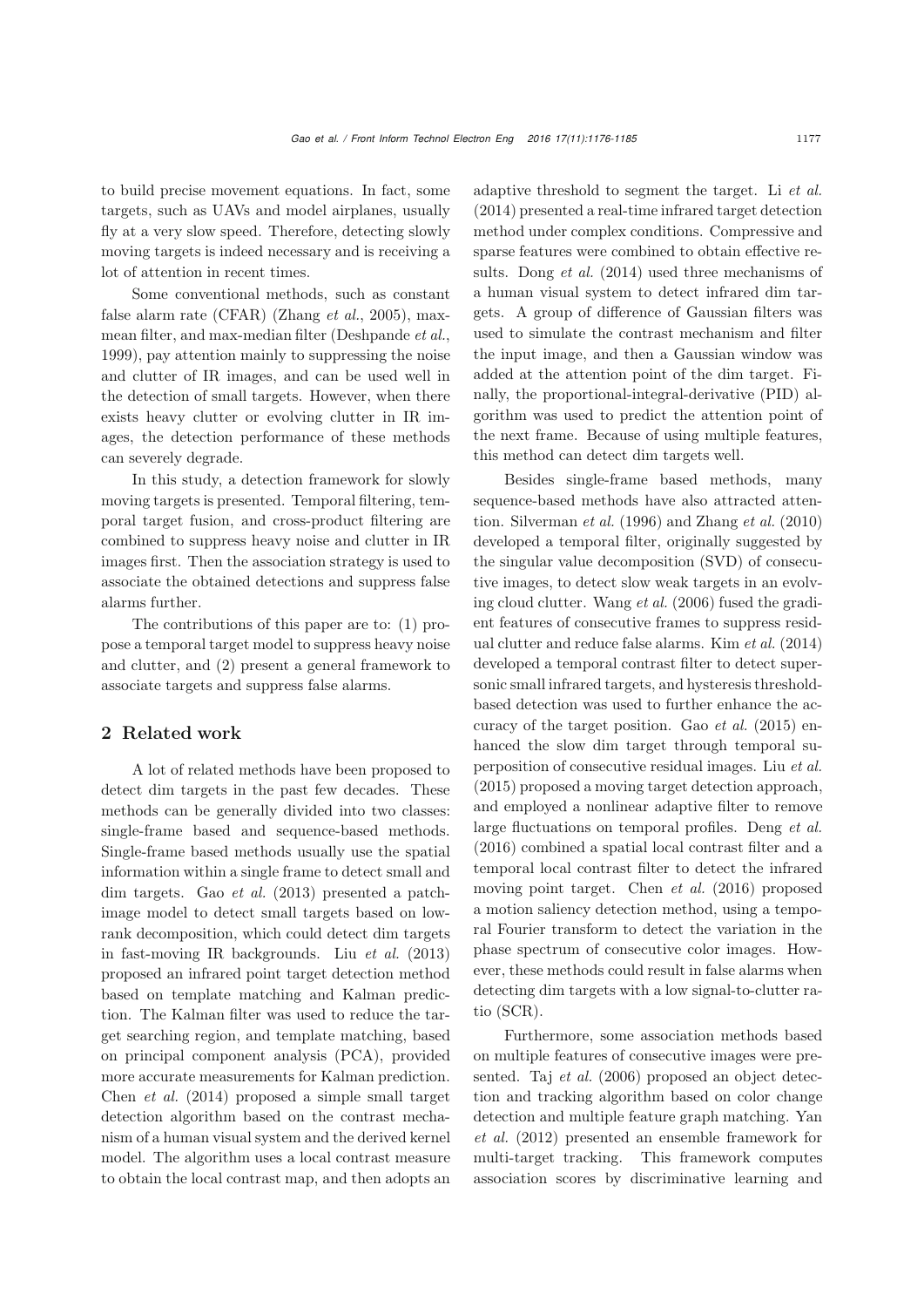multi-feature integration, and then uses these scores to associate the tracked targets to the outputs of the trackers and detectors. However, for most infrared small targets, some of the features are unavailable, such as concrete appearance and velocity, and thus these methods are ineffective.

# 3 Target detection using temporal filtering and association strategy

Our detection approach is illustrated by the framework diagram in Fig. [1,](#page-2-0) containing two parts: (1) suppression of the complex background based on temporal max filtering and temporal median filtering, enhancement of the targets by the temporal target fusion scheme, and reduction of false alarms based on cross-product filtering; (2) association of the temporal detections, and suppression of the false alarms further based on a graph matching model and a target association strategy.

### 3.1 Temporal target detection

Let  $\mathbf{F} \in \mathbb{R}^{M \times N \times L}$  be an IR image sequence, where  $L$  is the number of frames and  $M \times N$  the size of each frame. A temporal profile of *F* at pixel position  $(x, y)$  is described as  $\{F(x, y, k), k\}$ 1, 2, ...,  $L$ . So, there are  $M \times N$  temporal profiles in total. Moving a slide window along a temporal profile, the median value (Liu *[et al.](#page-9-16)*, [2015](#page-9-16)) and the maximum value in the slide window are obtained

respectively as follows:

<span id="page-2-1"></span>
$$
F_{\text{med}}(x, y, k) = \text{median}\{F(x, y, k+n)\}_{n=-l}^{l}, \quad (1)
$$

<span id="page-2-2"></span>
$$
F_{\max}(x, y, k) = \max \{ F(x, y, k+n) \}_{n=-l}^{l}, \qquad (2)
$$

where  $l$  is an even number. So, the width of the slide window is  $2l + 1$ .

After obtaining the outputs of the median and maximum filters in terms of Eqs.  $(1)$  and  $(2)$ , we can extract the target pixels as follows:

$$
\boldsymbol{F}_{\text{med}}^{t}(x, y, k) = \boldsymbol{F}(x, y, k) - \boldsymbol{F}_{\text{med}}(x, y, k), \qquad (3)
$$

$$
\bm{F}_{\max}^{t}(x, y, k) = \bm{F}_{\max}(x, y, k) - \bm{F}(x, y, k). \quad (4)
$$

To enhance the targets and further suppress noise, we adopt a fusion scheme to use the temporal information of slowly moving targets. The fusion sche[me](#page-9-15) [can](#page-9-15) [be](#page-9-15) [described](#page-9-15) [as](#page-9-15) [\(Wang](#page-9-13) *et al.*, [2006;](#page-9-13) Gao *et al.*, [2015\)](#page-9-15)

<span id="page-2-3"></span>
$$
\mathbf{R}_{\text{med}}^{i}(x,y) = \sum_{k=i-m+1}^{i} \mathbf{F}_{\text{med}}^{k}(x,y,k), \qquad (5)
$$

<span id="page-2-4"></span>
$$
\mathbf{R}^{i}_{\max}(x,y) = \sum_{k=i-m+1}^{i} \mathbf{F}^{t}_{\max}(x,y,k),
$$
 (6)

where  $i$  represents the *i*th image and  $m$  is the number of images in which the target information is required to be superimposed.

Calculating the temporal fusion values for all positions  $(x, y)$  according to Eqs. [\(5\)](#page-2-3) and [\(6\)](#page-2-4), we can obtain the enhanced target images  $\mathbf{R}_{\text{med}}^i$  and  $\mathbf{R}_{\text{max}}^i$ .



<span id="page-2-0"></span>Fig. 1 Framework diagram of the proposed method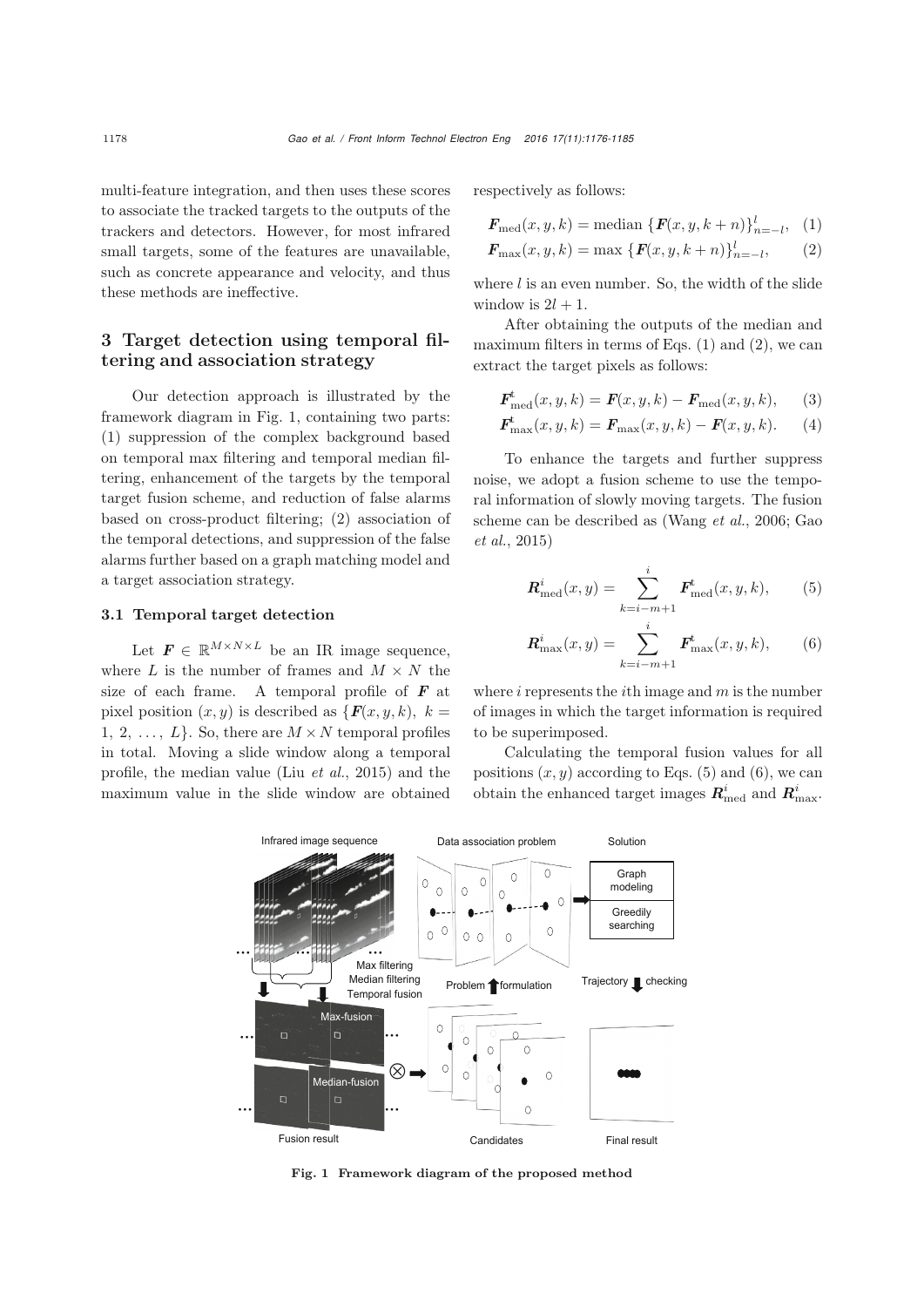Then SVD is used to remove small errors in  $\mathbf{R}_{\text{med}}^i$ and  $\boldsymbol{R}_{\text{max}}^i$ . So, the reconstructed images  $\widehat{\boldsymbol{R}}_{\text{med}}^i$  and  $\hat{\boldsymbol{R}}_{\text{max}}^i$  can be obtained.

Since the false alarms in  $\hat{\boldsymbol{R}}_{\text{max}}^i$  are chiefly resulted from cloud edges and random noise, and yet those in  $\hat{\mathbf{R}}_{\text{med}}^i$  are caused mainly by random noise, a cross-product filter can be defined to suppress false alarms:

<span id="page-3-1"></span>
$$
\boldsymbol{R}_{\mathrm{p}}^{i}(x,y) = \widehat{\boldsymbol{R}}_{\mathrm{med}}^{i}(x,y) \times \widehat{\boldsymbol{R}}_{\mathrm{max}}^{i}(x,y). \qquad (7)
$$

Repeat the above process, a sequence of target frames  $\{R^i_p\}$  can be obtained. Thus, the candidates  $\{D^i\}$  can be extracted from  $\{R^i_p\}$ . The whole process of temporal target detection is described in Algorithm [1.](#page-3-0)

#### <span id="page-3-0"></span>3.2 Temporal target association

Although the proposed temporal detection method can improve the detection performance, the problem of false detections still exists. Unfortunately, the existence of false alarms could influence subsequent tasks (e.g., decision-making). To solve this problem, we propose a framework for target association and false alarm inhibition based on bipartite graph matching and the temporal detection results.

## 3.2.1 Graph matching model

Let  $D^i = \{d^i_1, d^i_2, \ldots, d^i_r\}$  be a set of r can-<br>tes obtained using Algorithm 1. A trajectory didates obtained using Algorithm [1.](#page-3-0) A trajectory  $T_j$  is defined as a sequence of well-ordered points  ${d^{i_1}_{c_1}, d^{i_2}_{c_2}, \ldots, d^{i_n}_{c_n}}$  such that  $l + m \leq i_1 < i_2 <$ ... <  $i_n \leq L - l$  and  $1 \leq c_1 < c_2 < ... < c_n \leq r$ . Given the detections  $D^i$  and the set of trajectories<br>  $\mathcal{T}^{i-1} = \{ \mathcal{T}_1^{i-1}, \mathcal{T}_2^{i-1}, \dots, \mathcal{T}_s^{i-1} \}$  obtained at time  $t_{i-1}$ , the target association problem is formulated as an assignment problem that associates the detections  $D<sup>i</sup>$  with the set of trajectories  $\mathcal{T}^{i-1}$ .

Let  $\xi^{i-1} = \{e_1^{i-1}, e_2^{i-1}, \ldots, e_s^{i-1}\}$  be the set of points of the trajectories in  $\tau^{i-1}$ , these points end points of the trajectories in  $\mathcal{T}^{i-1}$ ; these points are selected from detections D*i*−<sup>1</sup> or other former detections, and each trajectory is responsible for one target. Denote  $G = (V, E)$  an edge weighted bipartite graph, where  $V$  and  $E$  are the sets of vertices and edges of G. Given that  $V = D<sup>i</sup> \mid \int \xi^{i-1}$  $(D<sup>i</sup> \cap \xi^{i-1} = \emptyset)$ , the assignment problem for detections  $D_i$  is modeled by the bipartite graph  $G$  with an association score as follows:

<span id="page-3-2"></span>
$$
\arg \max_{\{d_p^i\}} \sum_{j=1}^k \sum_{w=1}^4 \alpha_w \cdot \Psi_w(e_j^{i-1}, d_p^i)
$$
  
s.t.  $\forall (e_a^{i-1}, d_u^i)$  and  $(e_b^{i-1}, d_v^i)$   $u \neq v$  if  $a \neq b$ , (8)  
 $e_j^{i-1}, e_a^{i-1}, e_b^{i-1} \in \xi^{i-1}, d_p^i, d_u^i, d_v^i \in D_i$ ,

where  $\Psi_w(e_j^{i-1}, d_p^i)$  denotes the association gain be-<br>typen the detections gentered at point  $e^{i-1}$  and de tween the detections centered at point  $e_j^{i-1}$  and detection  $\mathbf{d}_p^i$ ,  $\alpha_w$  is the corresponding weighting parameters  $p$ eter, and the sum of all weighting parameters is one. We can compute four types of gains based on the target position, appearance, energy, and size. The formulation in Eq. [\(8\)](#page-3-2) tries to assign one detection to at most one trajectory such that the matching between detections and trajectories attains the optimum. The association gain for each combination  $(e_j^{i-1}, d_p^i)$  is described below in detail.

Given position  $e_i^{i-1}$  and detection  $d_p^i$ , the position gain  $\Psi_1$  is computed as

$$
\Psi_1(e_j^{i-1}, d_p^i) = 1 - \frac{\text{dist}(e_j^{i-1}, d_p^i)}{\rho}, \qquad (9)
$$

where  $\rho$  is a normalizing constant and dist() denotes the Euclidean distance between two points. The appearance gain  $\Psi_2$  is the Bhattacharyya distance between the gray histogram  $\hat{p}$  of detection  $d_p^i$  and the gray histogram  $\hat{q}$  of the detection centered at  $e_j^{i-1}$ , and can be computed as [\(Comaniciu](#page-9-21) *et al.*, [2000\)](#page-9-21)

$$
\Psi_2(e_j^{i-1}, d_p^i) = \sum_{w=1}^{l_2} \sqrt{\hat{p}_w \hat{q}_w},
$$
\n(10)

where  $\hat{p} = {\hat{p}_w}_{w=1}^{l_2}$  and  $\hat{q} = {\hat{q}_w}_{w=1}^{l_2}$ . The geometric interpretation of  $\Psi_2$  is the cosine of the angle between histograms  $\hat{p}$  and  $\hat{q}$ . The larger the value of  $\Psi_2$ , the larger the similarity between detection  $d_p^i$ <br>and the detection contened at  $e^{i-1}$ . Since the on and the detection centered at  $e_i^{i-1}$ . Since the energy of infrared targets does not involve a dramatic change in a short span of time and is another efficient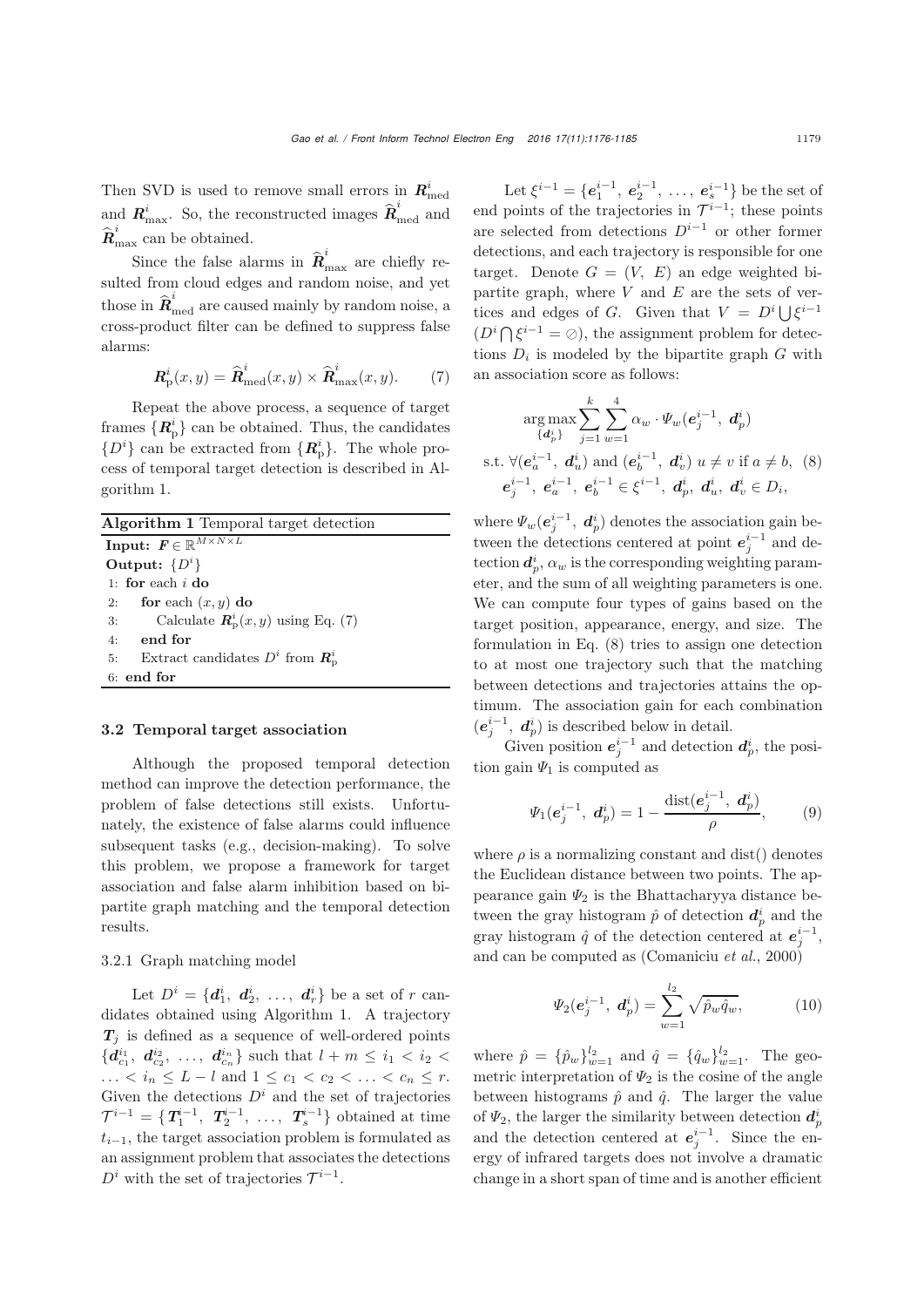feature, it can be used to calculate the energy gain  $\Psi_3$ :

$$
\Psi_3(e_j^{i-1}, d_p^i) = \sum_{(x,y)\in A_e} \hat{\mathbf{R}}_{\text{max}}^{i-1}(x, y) - \sum_{(x,y)\in A_d} \hat{\mathbf{R}}_{\text{max}}^i(x, y), \qquad (11)
$$

where  $A_e$  is a region of  $3 \times 3$  centered at  $e_j^{i-1}$ ,  $A_d$ <br>is also a region of  $3 \times 3$  which has the same enter is also a region of  $3 \times 3$  which has the same center point as  $d_p^i$ , and x, y denote the coordinates of a point in <sup>A</sup>*<sup>e</sup>* or <sup>A</sup>*<sup>d</sup>*. Suppose that the size of the target centered at  $e_j^{i-1}$  is  $W_e^{i-1} \times H_e^{i-1}$ , and that the sine of detection  $d_i^i$  is  $W_e^{i} \times H_e^{i}$ . So the sine gain  $W_e$ size of detection  $d_p^i$  is  $W_d^i \times H_d^i$ . So, the size gain  $\Psi_4$ can be defined as (Taj *[et al.](#page-9-19)*, [2006\)](#page-9-19)

$$
\Psi_4(e_j^{i-1}, d_p^i) = 1 - \frac{1}{2} \left( \frac{|W_e^{i-1} - W_d^i|}{\max(W_e^{i-1}, W_d^i)} + \frac{|H_e^{i-1} - H_d^i|}{\max(H_e^{i-1}, H_d^i)} \right). \tag{12}
$$

#### 3.2.2 Detection association

The maximum matching of problem [\(8\)](#page-3-2) can be solved using the Hungarian algorithm. The final aim is to find the best match for each trajectory from the candidates. Given the detections  $D^i$  and the set of trajectories  $\mathcal{T}^{i-1}$ , the association matrix used by the Hungarian algorithm can be computed as

$$
\mathbf{S} = \begin{bmatrix} g_1^1 & g_1^2 & \cdots & g_1^r \\ g_2^1 & g_2^2 & \cdots & g_2^r \\ \vdots & \vdots & & \vdots \\ g_s^1 & g_s^2 & \cdots & g_s^r \end{bmatrix}, \qquad (13)
$$

where  $g_j^p$   $(j = 1, 2, ..., s; p = 1, 2, ..., r)$  is the association score, calculated by  $\alpha_1 \cdot \Psi_1(e^{i-1}, d^i) +$ <br> $\alpha_2 \Psi_1(e^{i-1}, d^i) + \alpha_3 \Psi_2(e^{i-1}, d^i) + \alpha_4 \Psi_3(e^{i-1}, d^i)$  $\alpha_2 \cdot \Psi_2(e^{i-1}_{j}, d^i_p) + \alpha_3 \cdot \Psi_3(e^{i-1}_{j}, d^i_p) + \alpha_4 \cdot \Psi_4(e^{i-1}_{j}, d^i_p),$ <br> *d*<sup>*i*</sup> and  $e^{i-1}$  are the detection from *D*, and the point  $d_p^i$  and  $e_j^{i-1}$  are the detection from  $D_i$  and the point from  $\xi^{i-1}$  respectively,  $r = |D^i|$ , and  $s = |\xi^{i-1}|$ <br>( $\downarrow$  represents the number of elements in the set)  $(| \cdot |)$  represents the number of elements in the set). Through greedily searching by the Hungarian algorithm, the optimal correspondences between detections and trajectories are obtained, and then the end points of the trajectories are updated accordingly. The overall association algorithm is detailed in Algorithm [2,](#page-4-0) and some false detections can be inhibited in the association process.

We can find that strong noise or clutter can also result in long false trajectories in the output

Algorithm 2 Detection association Input: {*D<sup>i</sup>* }*i*=*l*+*m, l*+*m*+1*, ..., L−<sup>l</sup>*

Output:  $\mathcal{T}^{L-l}$ 

- 1: Initialize the set of trajectories  $\mathcal{T}^{i-1}$  with  $D^{i-1}$
- 2: for each combination  $(\mathcal{T}^{i-1}, D^i)$  do
- 3: Compute the association matrix *S*
- 4: Obtain the best matches between  $\mathcal{T}^{i-1}$  and  $D^i$ using the Hungarian algorithm
- 5: Append the assigned trajectories  $\{T_j^{i-1}\}\$  with the matched detections  $\{d_p^i\}$  to form the set  $\mathcal{T}^i$
- 6: Delete trajectories that are not assigned for several times
- 7: Create new trajectories  ${T_{\text{new}}}$  for unmatched detections
- 8: Append  $\{T_{\text{new}}\}$  to the set  $\mathcal{T}^i$

<span id="page-4-0"></span>9: *i* − 1 ← *i*

$$
10\mathrm{:}\ \, \mathbf{end}\,\,\mathbf{for}\,\,
$$

of Algorithm [2,](#page-4-0) and the false trajectories are diverse from the true trajectories produced by real targets. According to this point, for the set of trajectories  $\mathcal{T}^{L-l} = {\mathbf{T}_1^{L-l}, \mathbf{T}_2^{L-l}, \dots, \mathbf{T}_j^{L-l}, \dots}$ , we define a displacement gain measure  $\tilde{\Delta}_i$  to distinguish between the true and false trajectories:

$$
\Delta_j = \sum_n |x_n - x_{n-1}| + |y_n - y_{n-1}|,\tag{14}
$$

where  $(x_n, y_n)$  and  $(x_{n-1}, y_{n-1})$  denote the coordinates of points from  $T_f^{L-l}$ . Let  $\theta$  be the threshold of displacement gains. If the gain  $\Delta_i$  is larger than  $\theta$ , the trajectory can be verified as a true trajectory; otherwise, the trajectory can be considered as a false trajectory, and should be discarded accordingly.

#### 4 Experimental results

We used four infrared sequences to test the proposed detection method. The first three sequences (NPA, J2A, and NA23A) were taken by the American Air Force Rome Laboratory, and each of them contains 95 frames with a size of  $244 \times 320$  pixels. The last sequence (IRPL) was taken from the OTCBVS benchmark [\(Miezianko, 2006](#page-9-22)), consisting of 100 frames with a size of  $240 \times 320$  pixels. To evaluate the performance of the proposed detection method, we chose five methods, i.e., nonlinear adaptive filtering (NAF) (Liu *[et al.](#page-9-16)*, [2015\)](#page-9-16), spatialtemporal local contrast (STLC) [\(Deng](#page-9-17) *et al.*, [2016\)](#page-9-17), local contrast (LC) [\(Chen](#page-9-8) *et al.*, [2014](#page-9-8)), temporal contrast (TC) (Kim *[et al.](#page-9-14)*, [2014\)](#page-9-14), and patch-image (PI) (Gao *[et al.](#page-9-6)*, [2013](#page-9-6)), as the baseline methods.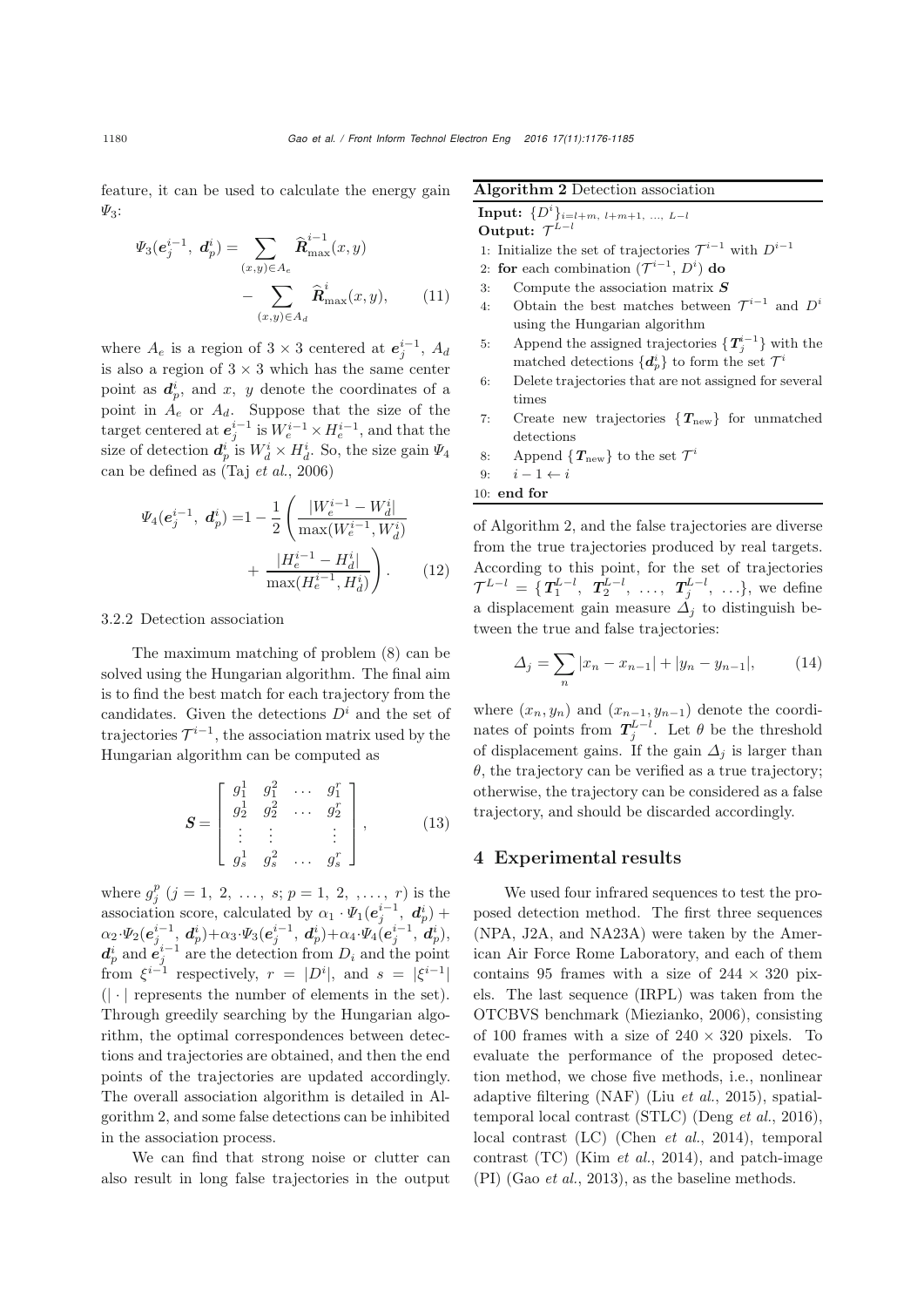Fig. [2](#page-5-0) shows the detection results of the proposed temporal target detection method. Four small segments were selected respectively from IRPL (a landing target with clutter of skyline and plants), NPA (flying targets on a background of wispy clouds), NA23A (a flying target on a background of small bright clouds), and J2A (flying targets on a background of fluffy clouds) for test data. We can find that the results from Figs. [2b](#page-5-0) and [2c](#page-5-0) have wildly different characteristics. Cloud edges and random noise are the main clutter in Fig. [2b](#page-5-0), but there are very few cloud edges and random noise in Fig. [2c](#page-5-0). So, the cross-product operation can be used to suppress clutter and noise to reduce false alarms. We can see from Fig. [2d](#page-5-0) that most clutter and strong noise is inhibited while detecting targets, but some small errors still exist. Therefore, the association strategy based on target movement characteristics is required to validate false alarms and to improve the detection performance.

To evaluate the detection performance from a subjective perspective, Fig. [3](#page-6-0) gives the results of our proposed method and five baseline methods (NAF, STLC, TC, LC, and PI) on the four IR sequences. As shown in Figs. [3b–3d](#page-6-0), the NAF, STLC, and TC methods can detect most target pixels through temporal filtering, but the false alarms (such as the cloud edges and noise in the detection results) still exist and could degrade the detection performance. As shown in Figs. [3e](#page-6-0) and [3f](#page-6-0), the LC and PI methods can detect most target pixels on the IRPL sequence, but cannot work well on sequences NPA, NA23A,



<span id="page-5-0"></span>Fig. 2 Detection results of the proposed temporal target detection method: (a) original images of four sequences (IRPL, NPA, NA23A, and J2A); (b) detection results of temporal max filtering, temporal target fusion, and SVD reconstruction; (c) detection results of temporal median filtering, temporal target fusion, and SVD reconstruction; (d) cross-product filtering of the detection results from (b) and (c)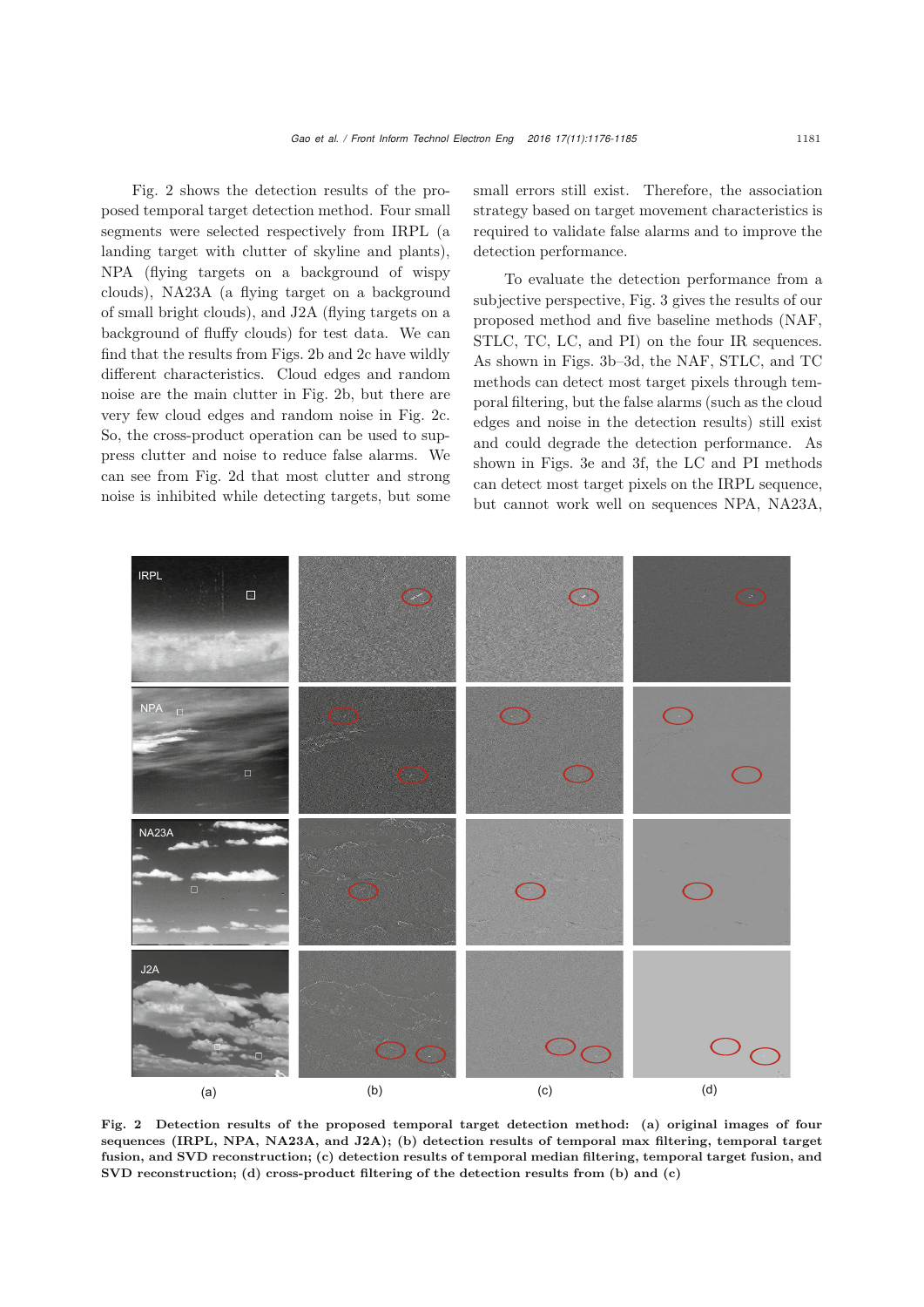

<span id="page-6-0"></span>Fig. 3 Comparison of detection results of the proposed method and five baseline methods on four sequences (IRPL, NPA, NA23A, and J2A): (a) original images; (b) nonlinear adaptive filtering (NAF) method; (c) spatial-temporal local contrast (STLC) method; (d) temporal contrast (TC) method; (e) local contrast (LC) method; (f) patch-image (PI) method; (g) our proposed method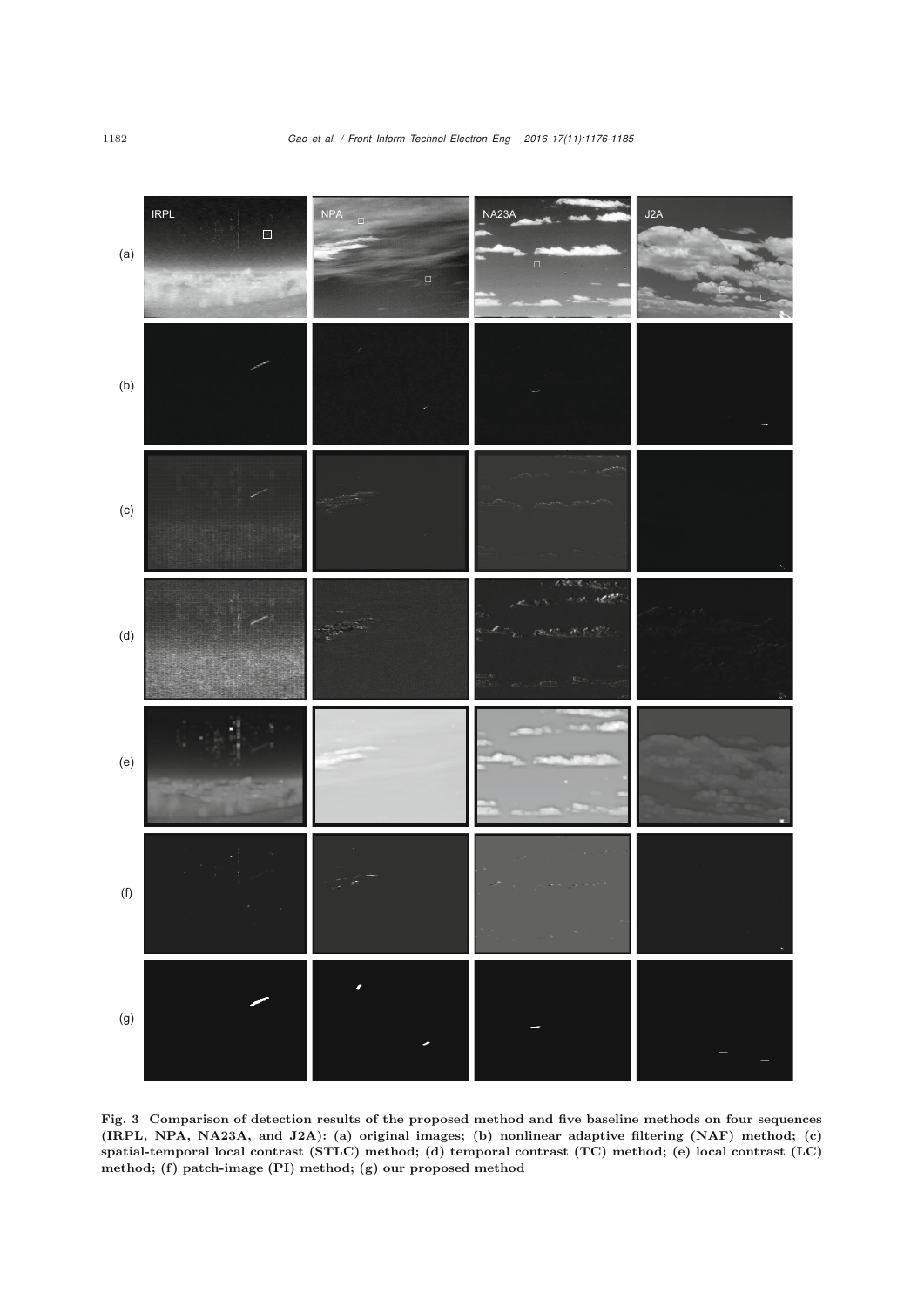and J2A with bright cloud clutter. This is because the NAF, STLC, and TC methods can make full use of the target and clutter information of consecutive frames, but the LC and PI methods use only the spatial target information, and do not consider the movement characteristics of the slowly moving targets. As shown in Figs. [3b–3d](#page-6-0), the temporal cloud edges and noise are easily mistaken for targets. Although the NAF method has better detection performance in comparison with the STLC and TC methods, when further suppressing clutter by normal threshold segmentation, some target pixels can be considered as false alarms, and be discarded. Therefore, multiplication of two temporal filters and association of moving targets are necessary to improve the temporal detection result. As shown in Fig. [3g](#page-6-0), the proposed method can not only suppress the cloud clutter and strong noise very well, but also detect the target pixels more accurately than the baseline methods.

The detection performance can also be evaluated by varying the detection thresholds for respective methods. For any method, each threshold corresponds to a pair  $(P_a, P_d)$ . All the pairs are then plotted to form a receiver operating characteristic (ROC) curve by defining  $P_d$  as a function of  $P_a$ . The probabilities of correct detection  $(P_d)$  and falsealarm  $(P_a)$  $(P_a)$  [are](#page-9-6) [respectively](#page-9-6) [defined](#page-9-6) [as](#page-9-6) [follows](#page-9-6) [\(](#page-9-6)Gao *et al.*, [2013;](#page-9-6) [Bae, 2014\)](#page-9-23):

$$
P_{\rm d} = \frac{\text{number of correctly detected pixels}}{\text{number of actual target pixels}},\qquad(15)
$$

$$
P_{\rm a} = \frac{\text{number of incorrectly detected pixels}}{\text{number of total false pixels}}. (16)
$$

Therefore, the ROC curve can be used to estimate the rate of correctly detected target pixels and incorrectly detected pixels in the result. Note that a higher score of  $P_d$  indicates a better detection result, and a higher score of  $P_a$  specifies a worse performance.

The probabilities of correct detection and falsealarm of the proposed method are dependent on the threshold of displacement gains, but the correct detection rates and the false-alarm rates of the five baseline methods rely on their respective segmentation thresholds. Fig. [4](#page-8-0) shows the ROC curves of the proposed method and the five baseline methods computed using the four IR sequences. The mean values of  $P_d$  and  $P_a$  for the six methods are listed in Table 1. Although the NAF method has a higher average detection rate than the other methods on the IRPL sequence, it has a higher false-alarm rate than the proposed method. Compared with the baseline methods, the proposed method has the highest average detection rates and lowest average false-alarm rates on sequences NPA, NA23A, and J2A.

Figs. [4b–4d](#page-8-0) also show that for the IR backgrounds with bright clouds (NPA, NA23A, and J2A), the temporal filtering methods (such as the proposed method, NAF, STLC, and TC) have better performance than the spatial filtering methods (such as LC and PI), because the latter cannot effectively filter out the strong cloud edges while simultaneously ensuring high detection rates. For the IR background with strong noise (IRPL), the spatial methods (such as the PI method) may achieve better detection results than other temporal methods (such as the STLC method), by choosing appropriate parameters (Fig. [4a](#page-8-0)). However, in general, the temporal methods are superior to the spatial methods when dealing with the IR sequences with slowly moving complex backgrounds. This is because the former can model the target and clutter information of consecutive frames. To better use the merits of temporal filtering methods and to improve the detection

Table 1 Mean values of  $P_d$  and  $P_a$  for the proposed method and five baseline methods

| Method      | Mean value of $P_{d}$ |            |        |        | Mean value of $P_a$ |            |        |        |
|-------------|-----------------------|------------|--------|--------|---------------------|------------|--------|--------|
|             | IRPL                  | <b>NPA</b> | NA23A  | J2A    | <b>IRPL</b>         | <b>NPA</b> | NA23A  | J2A    |
| <b>NAF</b>  | 0.9480                | 1.0000     | 0.9230 | 0.8390 | 0.0740              | 0.1230     | 0.1050 | 0.0220 |
| <b>STLC</b> | 0.3620                | 0.5030     | 0.2310 | 0.4760 | 0.1040              | 0.0810     | 0.1250 | 0.0700 |
| TC          | 0.2160                | 0.2490     | 0.0960 | 0.2490 | 0.1690              | 0.1080     | 0.0980 | 0.0920 |
| LC          | 0.0920                | 0.0770     | 0.0770 | 0.1100 | 0.1520              | 0.0720     | 0.0890 | 0.0950 |
| PI          | 0.2710                | 0.1070     | 0.0770 | 0.1060 | 0.0740              | 0.0750     | 0.0750 | 0.0740 |
| Proposed    | 0.9300                | 1.0000     | 1.0000 | 1.0000 | 0.0010              | 0.0010     | 0.0020 | 0.0003 |

NAF: nonlinear adaptive filtering method; STLC: spatial-temporal local contrast method; TC: temporal contrast method; LC: local contrast method; PI: patch-image method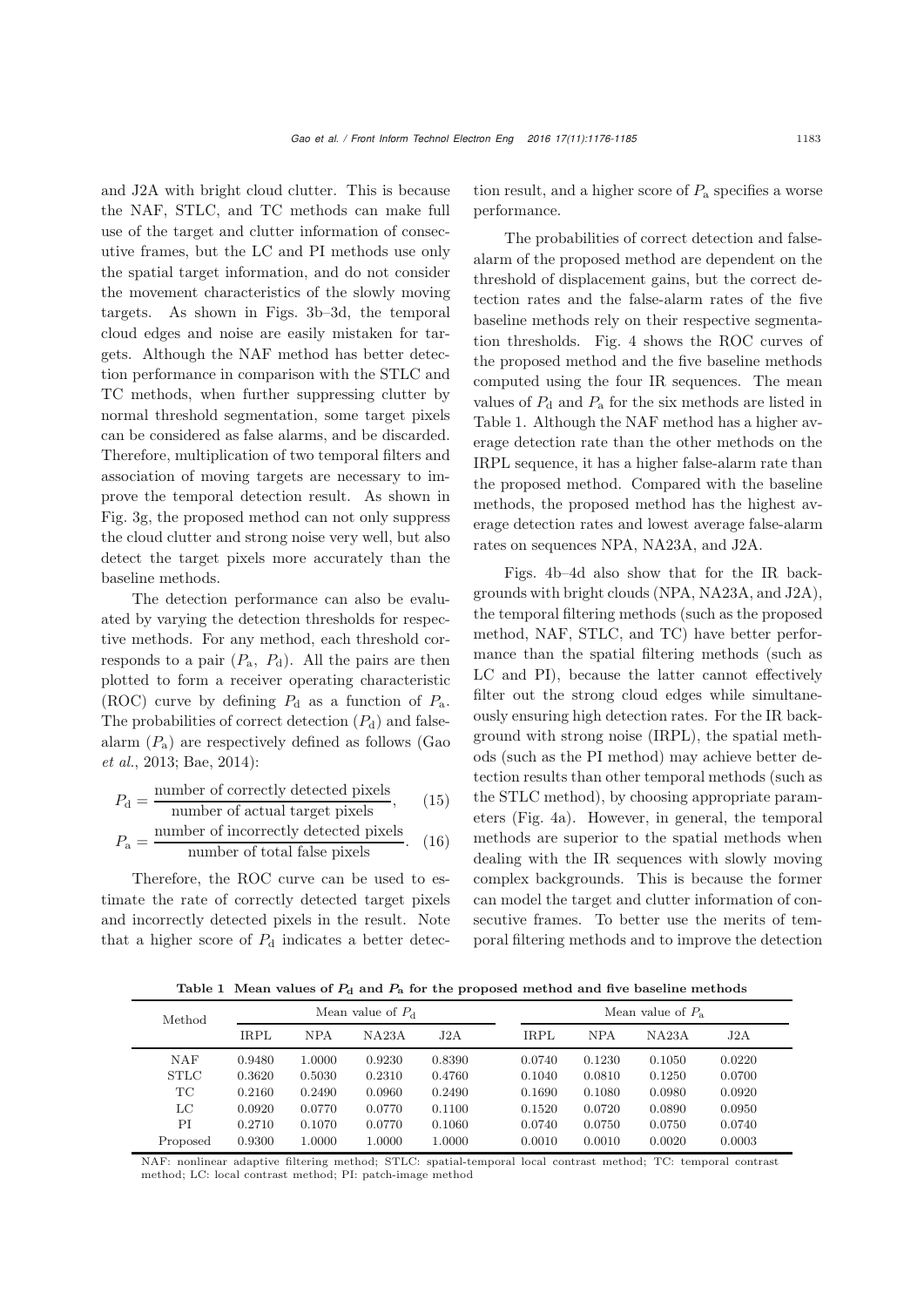

<span id="page-8-0"></span>Fig. 4 ROC curves of the proposed method and five baseline methods obtained from sequences IRPL (a), NPA (b), NA23A (c), and J2A (d)

performance, the proposed method suppresses heavy noise and clutter using two complementary temporal filters (see Fig. [2\)](#page-5-0), and moreover inhibits false alarms in terms of the association strategy and movement characteristics of moving targets. Although some baseline methods, such as the NAF method, can detect the target trajectory effectively, the number of targets in an IR sequence is still not known. Different from the baseline methods, based on the target trajectories obtained, the proposed method can determine the target number and suppress the false alarms further. We can find that for the IRPL sequence, the minimum  $P_d$  (estimating the precision of a target trajectory) of the proposed method is only 0.93, but it is enough to guarantee the existence of a target trajectory.

Table [2](#page-8-1) shows the running time of the proposed method and five baseline methods on the four IR sequences. Although the STLC and TC methods are superior to the other methods from the view of computation time, they have inferior detection performance. The running time of the proposed method

<span id="page-8-1"></span>Table 2 Running time of the proposed method and five baseline methods on the four sequences

| Method      | Running time (s) |            |        |        |  |  |  |
|-------------|------------------|------------|--------|--------|--|--|--|
|             | IRPL             | <b>NPA</b> | NA23A  | J2A    |  |  |  |
| NAF         | 53.14            | 55.71      | 53.22  | 52.05  |  |  |  |
| <b>STLC</b> | 18.31            | 23.50      | 22.09  | 22.42  |  |  |  |
| TС          | 10.10            | 9.71       | 9.56   | 9.75   |  |  |  |
| LC          | 89.51            | 85.23      | 85.49  | 85.36  |  |  |  |
| ΡI          | 1020.99          | 939.97     | 911.44 | 890.65 |  |  |  |
| Proposed    | 51.74            | 50.19      | 52.60  | 50.83  |  |  |  |

NAF: nonlinear adaptive filtering method; STLC: spatialtemporal local contrast method; TC: temporal contrast; LC: local contrast method; PI: patch-image method

can occupy the third place in these six algorithms. It is only slightly better than that of the NAF method, but overall the proposed method can achieve better detection performance than the other methods (see Table [2](#page-8-1) and Figs. [3](#page-6-0) and [4\)](#page-8-0).

## 5 Conclusions

It is rather difficult to detect the slowly moving targets buried in complex backgrounds due to the